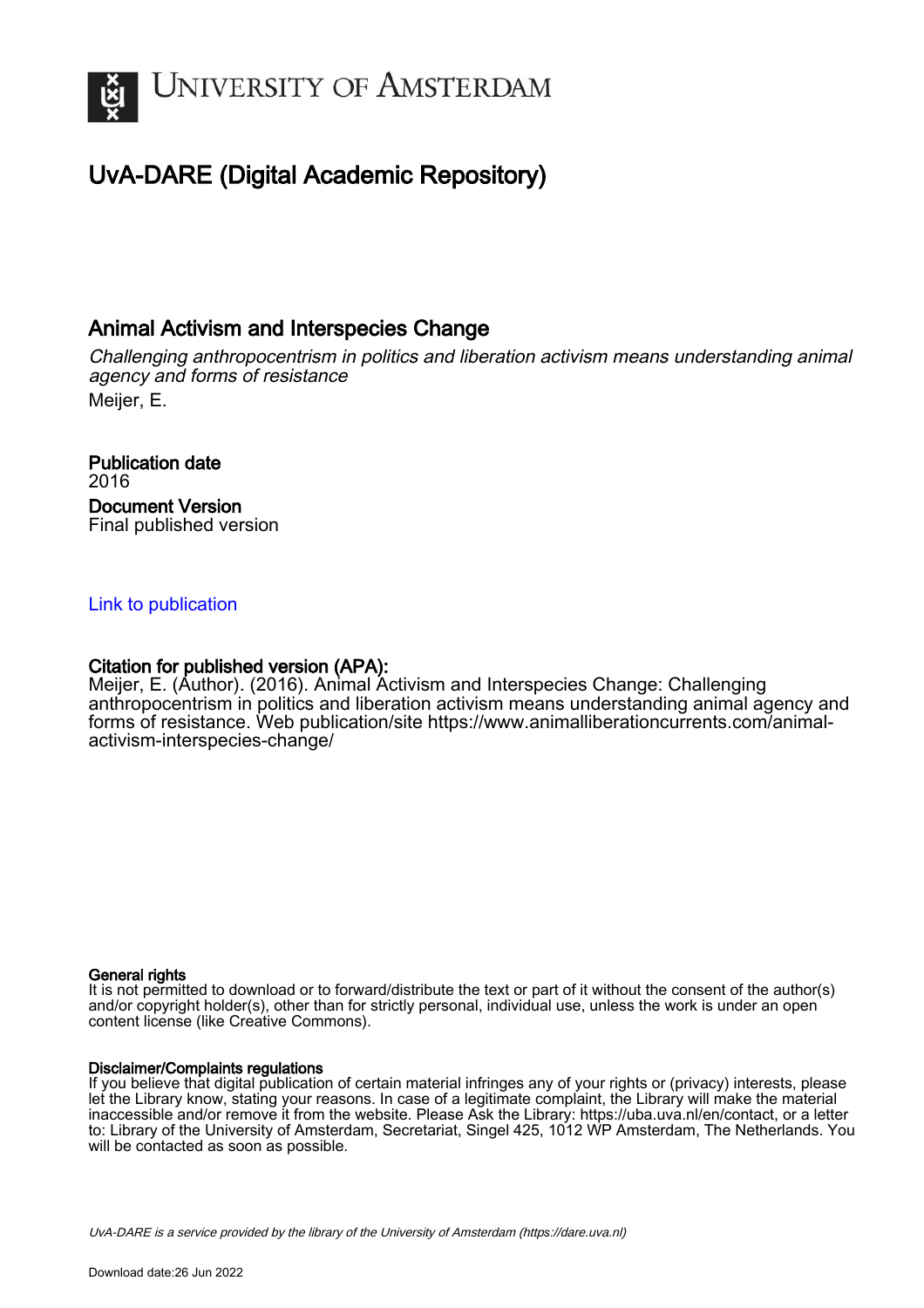# **Animal Liberation currents**

# [ABOUT](https://www.animalliberationcurrents.com/about/) I [SUBMISSIONS](https://www.animalliberationcurrents.com/submissions/) I [DONATE](https://www.animalliberationcurrents.com/donate/) I [CONTACT](https://www.animalliberationcurrents.com/contact/)



EDITORIAL & [COMMENTARY](https://www.animalliberationcurrents.com/category/editorial,commentary) [ANALYSIS](https://www.animalliberationcurrents.com/category/analysis) [INTERVIEWS](https://www.animalliberationcurrents.com/category/interviews) REVIEWS & [EXCERPTS](https://www.animalliberationcurrents.com/category/reviews,excerpts) [PODCASTS](https://www.animalliberationcurrents.com/podcast)



Animal Activism and Interspecies Change Challenging anthropocentrism in politics and liberation activism means understanding animal agency and forms of resistance

NOVEMBER 29, 2016 BY EVA [MEIJER](https://www.animalliberationcurrents.com/author/eva-meijer/)

 $\begin{bmatrix} 1 \\ 1 \\ 2 \end{bmatrix}$ n the 1850's, the United States government introduced 75 camels into military service. Their job was to transport equipment and human soldiers. The camels resisted working, by refusing to obey orders and to cooperate, and biting and spitting upon the human soldiers, who learned to hate and fear them. The army stopped employing camels and returned to using horses and mules. They stated that using camels had been an experiment, while the camels were the ones who made it into an experiment, by being bad soldiers. Jason Hribal discusses these camels' resistance as an example of a situation in which nonhuman animal agency directly influenced a human political decision. $1$  There are many other examples, some more successful than others. The role that nonhuman animals play in social change is however usually not acknowledged in theory or in animal activism.

<span id="page-1-0"></span>Recent work in political philosophy that draws on insights about political participation of human marginalized groups, and work in animal studies, argues that nonhuman animals exercise political agency. Instead of regarding other animals as objects of study, it is argued that we should see them as subjects with their own perspectives on life, who stand in different relations to human political communities. Political nonhuman animal agency has been described and conceptualized in different ways: as resistance and



[Latte](https://www.animalliberationcurrents.com/art/latte-sara-sechi/) by Sara Sechi

Past artist [features](https://www.animalliberationcurrents.com/art)

# LATEST

Confronting Male Privilege [and Sexism in the Movement](https://www.animalliberationcurrents.com/confronting-male-privilege-sexism-movement/)

[The Averted Gaze](https://www.animalliberationcurrents.com/the-averted-gaze/)

[Animals beyond Metaphor](https://www.animalliberationcurrents.com/animals-beyond-metaphor/)

[Rendering Cruelty in Art and](https://www.animalliberationcurrents.com/rendering-cruelty-art-politics/) **Politics** 

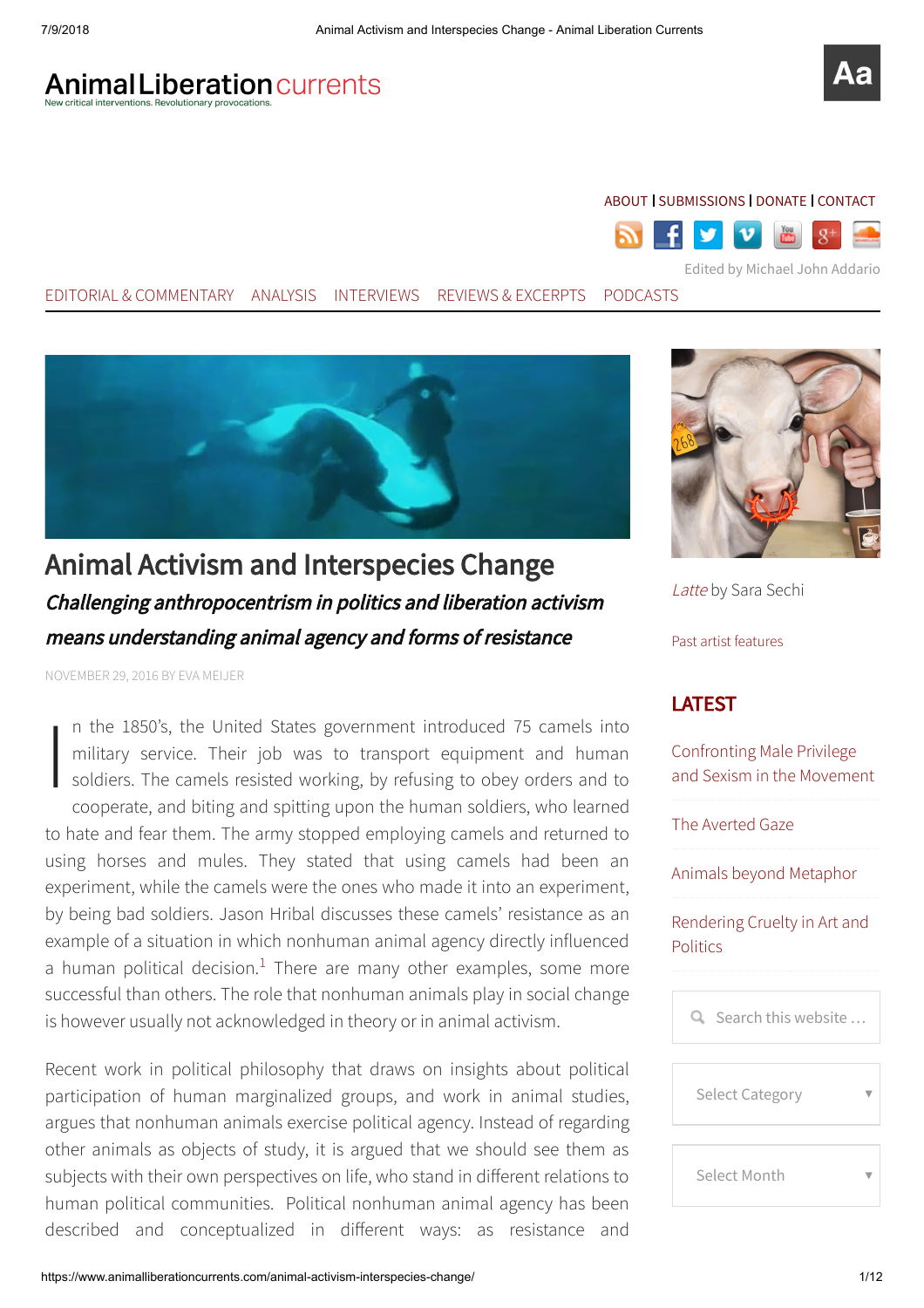

Members of the U.S. Camel Corps in the southwestern desert in 1857. Archive illustration. Credit: Getty Images.

<span id="page-2-2"></span><span id="page-2-1"></span><span id="page-2-0"></span>protest, $2$  cooperation with humans, voting with the feet, bargaining and negotiating, $3$  and even deliberating. $4$  Viewing nonhuman animals as political actors has consequences for animal advocates. Nonhuman animals fight oppression, and this the animal rights movement needs to acknowledge and support, in order to move beyond anthropocentrism. If one takes other animals seriously as subjects, it is paradoxical, as well as patronizing, if humans are still presented as the group that decides what is best for them, or if humans determine the precise form and content of 'rights' or 'liberation'. This should be a mutual project. Taking nonhuman animal agency into account in activism can furthermore help us see the existing situation in a different light, and open up new ways of thinking about social and political change. It can also contribute to imagining and creating new interspecies communities.

# Nonhuman animal resistance

Twenty-year-old circus elephant Tyke killed her trainer during a show on August 20 1994, after years of abuse. Tyke ran into the streets of Hawaii, and attacked a clown and another member of the circus, before she was shot and killed by the police. Her death brought about hundreds of lawsuits against the city, state and Hawthorn Corporation, the owner of the circus. It also inspired humans to act on behalf of nonhuman animals, in the form of protests and boycotts. This forced the government to change legislation concerning circus animals, and made them confiscate sixteen other abused elephants from Hawthorn. $<sup>1</sup>$  $<sup>1</sup>$  $<sup>1</sup>$  The stories of the camels and Tyke may seem to be isolated cases.</sup> However, while nonhuman animal acts of resistance are often, although not always, individual responses to human displays of power, they are not random or incidental.

Zoo animals escape from their enclosures, working animals refuse to do the work humans order them to do, non-domesticated nonhuman animals in circuses and aquaria attack the humans exploiting them.<sup>[2](#page-9-1)</sup> Domesticated nonhuman animals also resist and protest. Work animals for example





Animal Liberation Currents is reader supported. Become a valuable sustainer today!



# MOST READ THIS WEEK

Confronting Male Privilege [and Sexism in the Movement](https://www.animalliberationcurrents.com/confronting-male-privilege-sexism-movement/)

[Disability, Animals and the](https://www.animalliberationcurrents.com/disability-animals-environment/) Environment

[Contesting the 'New Nature](https://www.animalliberationcurrents.com/contesting-the-new-nature-writing/) Writing' from an Animal Liberation Perspective

#### [Vaquejada](https://www.animalliberationcurrents.com/vaquejada-2/)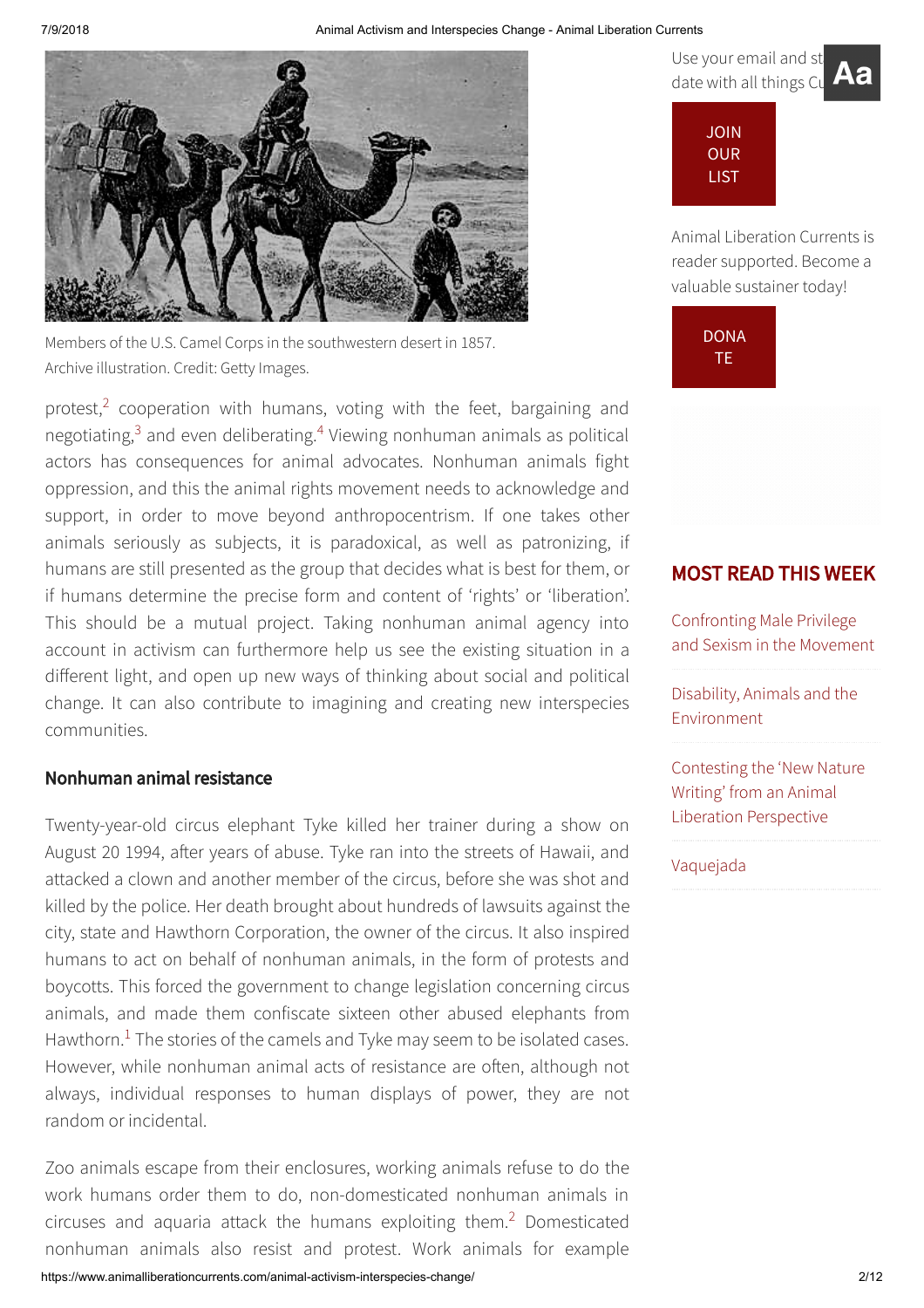systematically resist orders, and as a social group, or class, were a force that influenced the course of history – both in what they helped build, and in what they resisted.<sup>[3](#page-9-2)</sup> Their unreliability as workers instigated processes of modernization and industrialization. Nonhuman animal resistance is sometimes cultural. Orang-utans who are held captive in zoos cooperate to escape, and share their knowledge with others in their group, forcing zoos to separate and relocate them.<sup>[4](#page-9-3)</sup> Elephants teach youngsters which houses to break into, and how to avoid humans.<sup>[5](#page-9-4)</sup> Wild and domesticated nonhuman animals help members of their own group, as well as other animals, escape from enclosures (elephants have for example helped antelopes escape by opening the locks on their gate),  $6$  or teach them how to do it from a distance.<sup>[7](#page-10-1)</sup>

<span id="page-3-4"></span><span id="page-3-3"></span><span id="page-3-2"></span><span id="page-3-1"></span><span id="page-3-0"></span>Recent research on nonhuman animal cognitions and emotions, in neuroscience and ethology, shows that there is evolutionary continuity in humans and other animal species.<sup>[8](#page-10-2)</sup> Eisenman<sup>[9](#page-10-3)</sup> shows that the aggression that prompts nonhuman animals to resist is very similar to aggression in human groups that use violence to resist oppression, both on the physiological level and on the level of cognition. He discusses the examples of itinerant bands that stormed Newgate Prison during the Gordon Riots in 1780, the anti-Irish protesters of 1736 and the Wilkes and Liberty demonstrators of 1768–69 (2015, p.347). All these groups had reasons for their protest but were also driven by spontaneous feelings. Seeing the acts of resistance I discussed above as merely instinctual or automatic, while viewing comparable violence in human animals as purposeful, neglects the depth of nonhuman animal emotions, and their self-consciousness, and overstates it in humans (2015, p.346). Human animals and other animal species are driven both by physiological and emotional responses to abuse, and these responses influence cognitive processes. Different species have different ways of expressing themselves and expressing their anger, and different levels of self-consciousness.<sup>[10](#page-10-4)</sup> Conceptualizing nonhuman animal resistance as a form of political resistance means we need to take species-specific behaviors and context into account. This requires empirical research into human and nonhuman animal behavior, and an analysis of the concept resistance.

<span id="page-3-5"></span>A focus on resistance challenges the view that nonhuman animals cannot be political actors because they cannot speak in human language. This is not to say that nonhuman animal resistance is completely similar to human resistance. Rather, the concept 'resistance' is used to describe a variety of practices that resemble each other in some ways and differ in other ways; they share a family resemblance but do not have one characteristic that defines all of them. Dinesh Wadiwel argues resistance is a good lens to think about animal advocacy and nonhuman animal agency, because it allows us to understand and foster nonhuman animal creativity and makes us see them in a new light. It avoids an emphasis on animal suffering, which is especially important for species who are by some thought not to suffer, such as fish and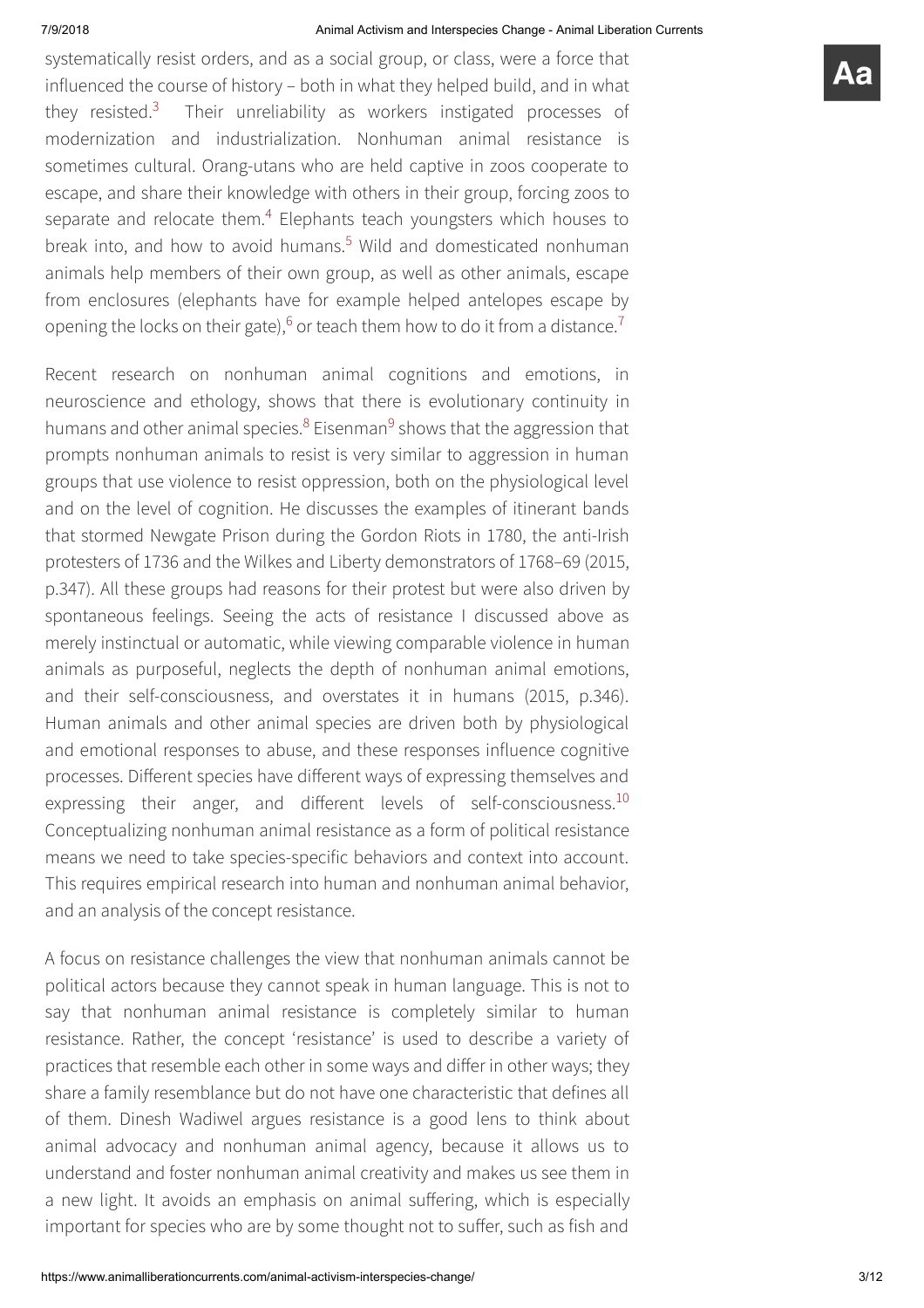<span id="page-4-1"></span><span id="page-4-0"></span>insects. $^{11}$  $^{11}$  $^{11}$  According to him, resistance is a form of political agency that does not need to be grounded in an innate capability or worth. Drawing on the work of Foucault, Wadiwel<sup>[12](#page-10-6)</sup> sees power as a network of forces, and argues that resistive elements engage as agents in power relations. Examining these power relations through acts of resistance can help us see whether these relations are just. Through resisting, nonhuman animals show us their standpoints, which help us see their perspective, and therefore these acts can

help us think about new relations. Furthermore, nonhuman animal acts of resistance influence societies and political structures that are usually seen as solely human.

# Taking animal agency into account in activism

The animal advocacy movement is currently mostly framed as humans speaking for other animals, or as humans rescuing or liberating other animals. While from a pragmatic point of view it might sometimes be justified to stay within an anthropocentric framework, speaking for other animals in this way runs the risk of leaving the binary between human and nonhuman animals intact, and of reinforcing anthropocentrism. Human activist groups can assist other groups of humans in different ways  $-$  by joining them in protests, drawing attention to questions that concern them, assisting them with money or other resources, sharing knowledge, and so on. We also find these acts in relation to nonhuman animals. Humans put on street protests, raise money, create websites, teach courses in animal studies, build shelters, rescue nonhuman animals who are the victims of other humans, and act in many other ways. Below I will discuss some examples of activist practices and shed light on how they can better incorporate nonhuman animal agency.

First, there are acts that involve contact with actual nonhuman animals, for example when activists rescue or liberate nonhuman animals from laboratories, farms and other spaces where they are held captive. Some of these acts really have the form of humans saving other animals – think for example of saving beagles from laboratories and finding new homes for them – while others assist nonhuman animals. Activists go to animal transports, farms and slaughterhouses, and open the gates so animals can escape. Greenpeace activists stay in boats close to whales to prevent hunters from killing them. The Lobster Liberation Front demolishes fishing boats and releases lobsters back into the ocean. Activists also go to areas where nonhuman animals are killed en masse, for example with the gassing of geese around Schiphol airport in the Netherlands from 2011 onwards, and the English badger cull of 2013 and 2014, aiming to prevent the killing of animals and to assist animals who escape or who are injured at the spot. Currently, these acts are often framed as humans who speak up for other animals, or who save or rescue them, which glosses over animal agency in the process and keeps intact a framework in which humans decide what is best. Viewing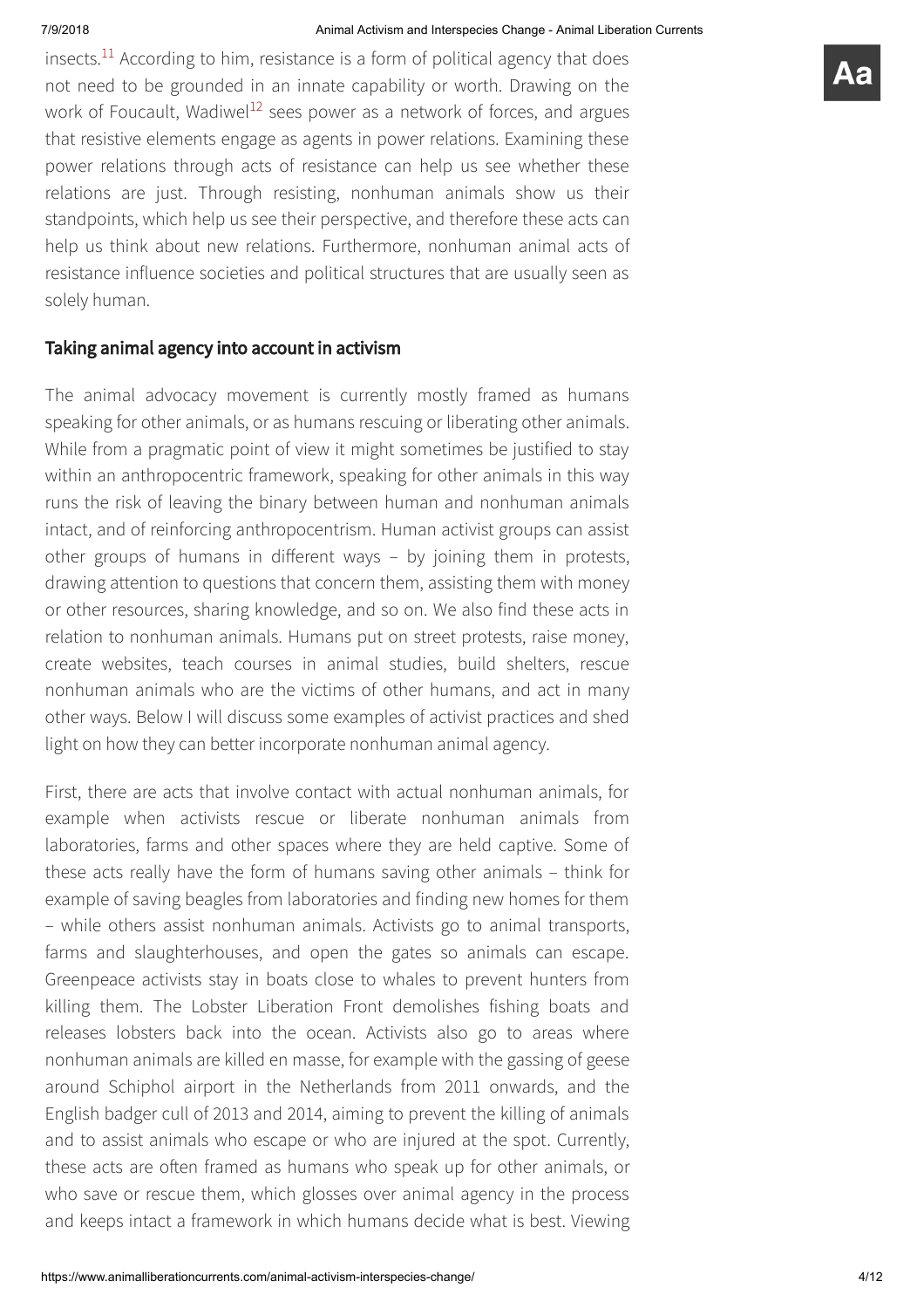them as political groups not only challenges this but also opens up new theoretical and practical channels to challenge oppression.

<span id="page-5-1"></span><span id="page-5-0"></span>Second, there are forms of activism in which humans translate or shed light on nonhuman animal agency, in interaction with other humans. Jane Goodall did this in the 1960's when she started addressing the chimpanzees she studied as 'her' or 'him', instead of 'it'. Her colleagues saw this as anthropomorphism; it changed the way many humans thought about chimpanzees. More recent example are the documentaries Blackfish (2013), which highlights orca whale Tilikum's agency by using footage in which he uses violence against humans,<sup>[13](#page-10-7)</sup> framing it as resistance,<sup>[14](#page-10-8)</sup> and Tyke Elephant Outlaw (2015), about circus elephant Tyke's acts of resistance. Humans often present captive nonhuman animals as lovable and content, even happy; these documentaries show that they do not like to perform tricks or to live in captivity, that they can become depressed when they are held in solitary confinement, and that they can and do intentionally resist their oppression. Recognition of their agency works two ways: the films can be seen as acts of solidarity with them and others in the same situation, and their acts make something clear that human advocates cannot, which strengthens the case the humans want to make. In framing this, it is again important to not speak for the nonhuman animals, but to let them speak for themselves.



Iconic still image from footage of Tyke on a rampage before he was killed. Photo from the documentary Tyke: The Elephant Outlaw

<span id="page-5-2"></span>In addition to these more explicitly political protests, taking nonhuman animal agency and subjectivity into account on a day-to-day basis, and honoring nonhuman animal subjectivity also is a form of resistance. It challenges anthropocentrism and can show new directions for interaction. Leslie Irvine<sup>[15](#page-10-9)</sup> argues that play between humans and cats, or dogs, is a site for political resistance because in play, humans and other animals, challenge the current construction of the human-nonhuman animal divide. Play acknowledges nonhuman animals' subjectivity and communication skills and thereby challenges "human disregard for non-human life" (2001, p.1). Drawing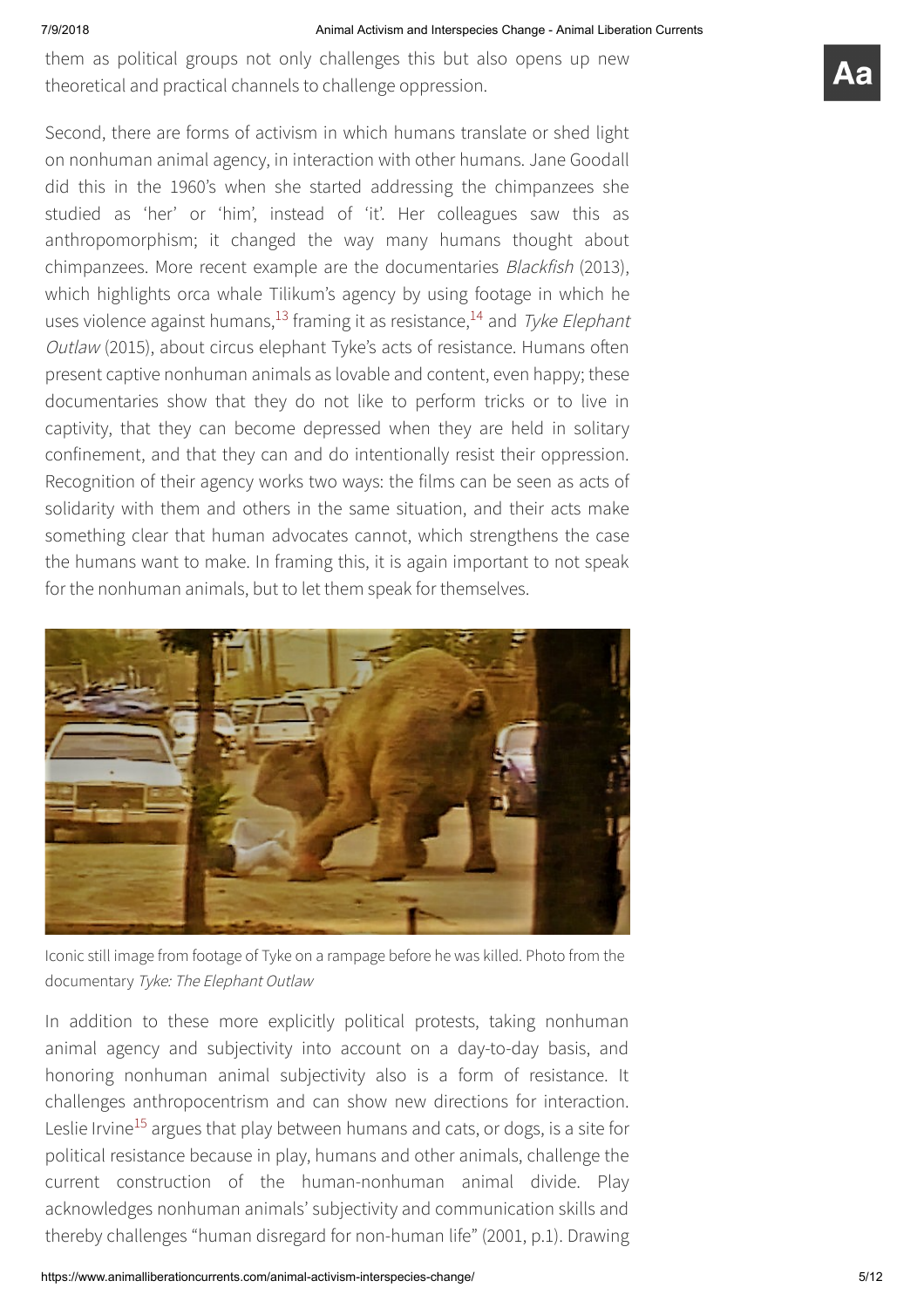on the work of Foucault, she argues that micro-practices, common everyday practices, are spaces in which power hierarchies and conflicts are shown, and in which common views about human-nonhuman animal hierarchies can be challenged. Different aspects of play, such as resisting the notion of otherness and trends to dominate other species, can address current power hierarchies. Humans who engage with other animals in this way can build new relations with other animals, and can discuss these with other humans.

<span id="page-6-0"></span>Finally, those who write about and educate others about nonhuman animals can, and should, also challenge anthropocentrism not just by addressing questions regarding the lives of nonhuman animals, but also by taking their voices seriously and avoiding speaking for them when possible. Hribal<sup>[16](#page-10-10)</sup> signals a pressing problem in the growing field of animal studies, namely that the animals' perspectives, and their agency, are often not taken into account in theorizing.<sup>[17](#page-10-11)</sup> This perpetuates the existing hierarchy and continues to silence nonhuman animals. While it is sometimes not easy to know how we can best include other animals' voices, we need to listen to them and learn from them, and not exclude them beforehand.

# <span id="page-6-1"></span>From animals as actors of change to interspecies communities

<span id="page-6-2"></span>Viewing other animals as political actors and taking their agency into account in activism can help us see them in a different light, and it can help us imagine new ways of co-existing. This requires paying more attention to what they do and say. Recent research on cognition, languages, cultures, and politics of nonhuman animals shows that the worlds of nonhuman animals are much richer, and in some ways much closer to those of humans, than thought before.<sup>[18](#page-10-12)</sup> More attention for these studies is needed in philosophy, and other fields of animal studies, in order not to repeat existing stereotypes about nonhuman animal cognition and behavior. Learning about other animals' languages and cultures can also be helpful in interaction with them. In political interaction with other animals, concepts such as democracy, solidarity, civil disobedience and freedom, can and should be used as tools in envisioning change; they can help us think. However, if we see their meaning as fixed and simply add other animals to existing institutions, normative and practical problems are likely to arise. Instead, we should find out with other animals what political concepts could mean in interspecies contexts.

Street dog agency can function as a starting point for new relations, as an example of incorporating nonhuman animal agency in social change. Human interventions directed at helping street dogs currently often focus on neutering them and releasing them back onto the streets, or capturing them and bringing them to shelters where they wait to be adopted. Although these types of interventions might sometimes be necessary because the dogs are in danger, they also seem to imply that dogs can only be happy when they are living with a human family that takes care of all their needs. While street dogs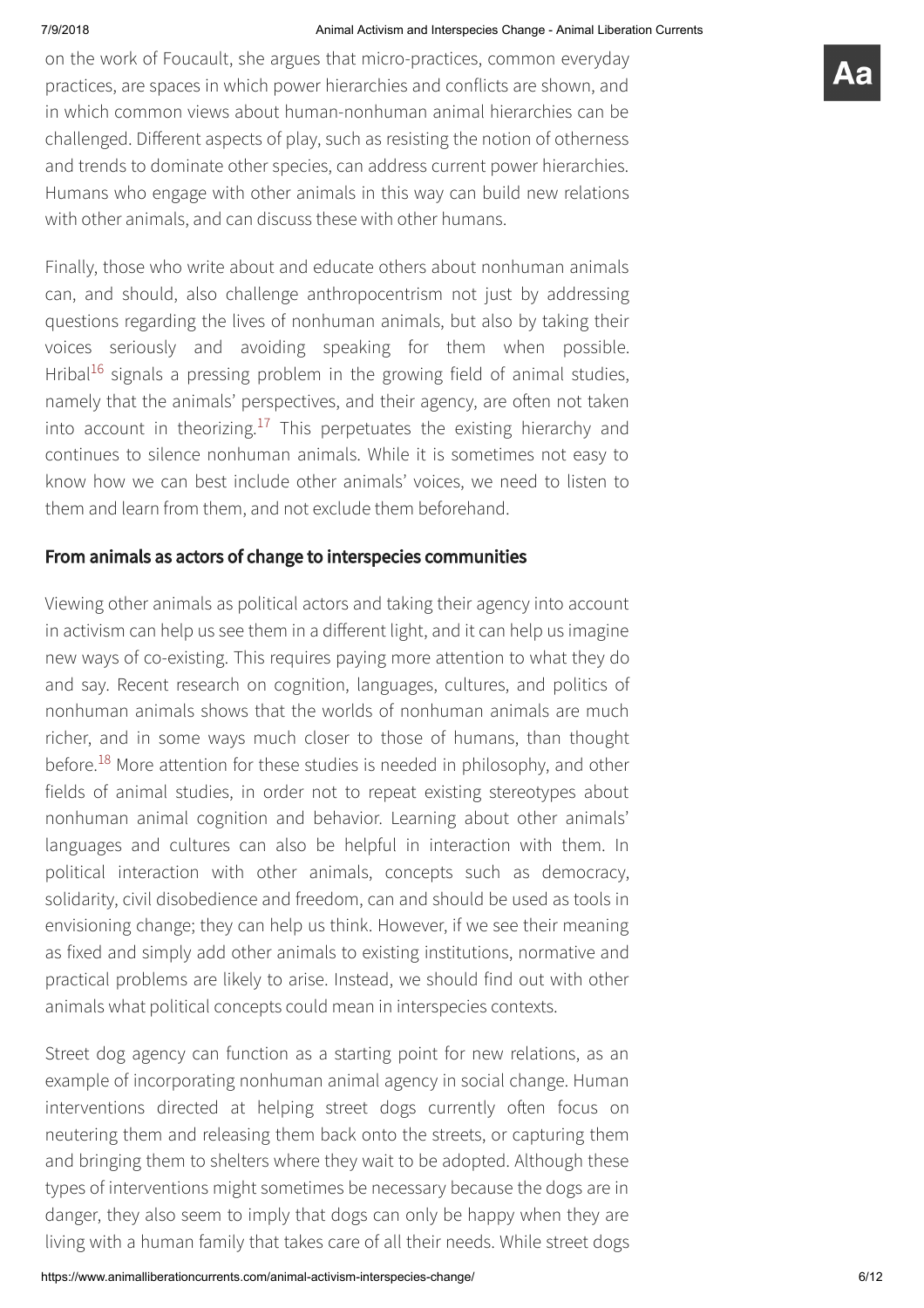often suffer from many problems - disease, injuries, violence, hunger -they are not will-less victims who wait for human saviors. They form communities and carve out lives for themselves with varying degrees of contact with humans.

<span id="page-7-0"></span>Comparing the lives of street dogs in India and unwanted dogs in the United Kingdom, Krithika Srinivasan<sup>[19](#page-11-0)</sup> questions whether the situation in the UK, usually perceived as more animal friendly, really is better for the dogs. Apart from the fact that many dogs are killed in UK shelters, they are always neutered, which limits their freedom of reproduction and opportunities to form families and have sexual relations, and their freedom of movement is severely limited. Indian dogs do have freedom of movement and live in packs, in which family members can stay together, and in some cases also live in harmony with humans around them. Their lives are not free of danger and their situation can certainly be improved, but there are many valuable aspects, especially if the humans in their area provide them with some care (such as rabies vaccinations).

<span id="page-7-1"></span>Street dogs in Istanbul also form their own communities; they are part of the city and co-shape the city.<sup>[20](#page-11-1)</sup> Their influence is not limited to spatial or geographical arrangements; they also leave their mark on the lives and histories of humans. Dogs often seek out houses they guard, and are fed in return; these acts and the relationships with humans that follow from them play a role in many stories about the city.



Moscow subway dog, 2009. Photo: [opoccuu.com/moscowmetro.htm](http://opoccuu.com/moscowmetro.htm)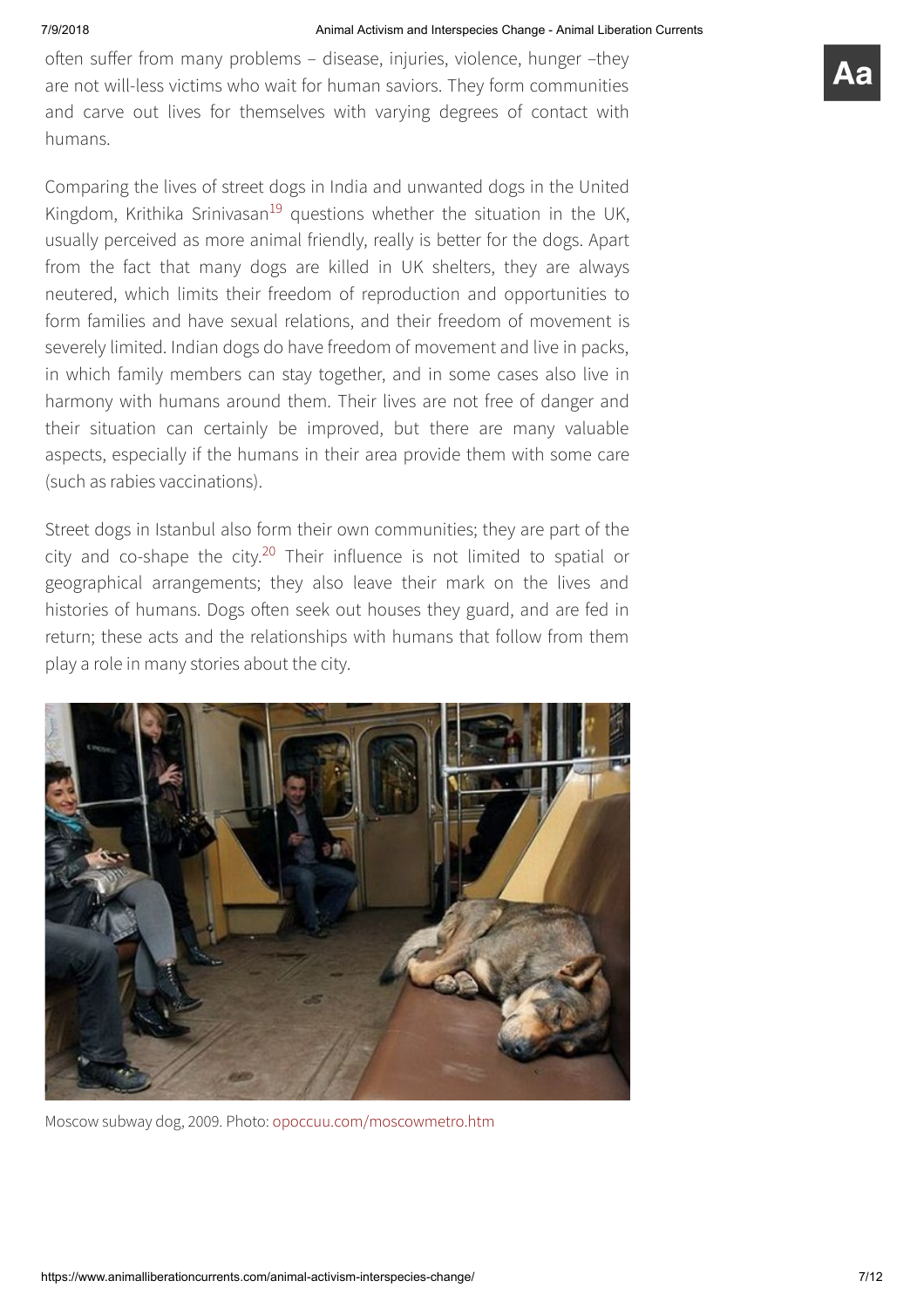In Moscow, street dogs taught themselves to use the subway. These dogs live in the suburbs because there is more space for them there, and it is safer there than it is in the city center. There is however also less food, and during daytime they use the subway to go to the market. They avoid ticket barriers and slip through gates when humans open them, and they behave well when they are on the trains. They know when to get off because of sounds and smells, and probably also the duration of the journey. By using public transport they show that nonhuman animals, who are often seen as on the side of nature (in contrast to humans, who are seen as part of culture) can adapt to new inventions and circumstances, and learn to use them for their own benefit.<sup>[21](#page-11-2)</sup> With their behavior these dogs challenge stereotypes and influence media as well as public opinion; photographs and videos of them waiting for the next stop make rounds on the internet. When the city council of Moscow threatened to kill the dogs, these images and stories where used by activists to generate goodwill amongst human citizens.<sup>[22](#page-11-3)</sup>

<span id="page-8-1"></span><span id="page-8-0"></span>While their existence should not be glamourized - street dogs often do not live to be two years of age, winters are cold in Russia, and life is generally tough – they – as the street dogs in Istanbul, India and other places – do show us something about the plurality of ways in which dogs and humans can co-exist. Honoring dog agency does not simply mean leaving the dogs to their own devices. The Moscow dogs descend from, and sometimes are, domesticated dogs who were unwanted and left alone on the streets. Not all of them have the physical and mental capacities to survive.

Additionally, human infrastructure and architecture influences the lives of animals of other species. Humans take up space and resources, and create situations that pose dangers to others, for example with traffic. For these and other reasons (for example the process of domestication) human societies have certain duties towards nonhuman animals. This, however, does not automatically lead to a duty to 'rescue' dogs off the streets and discipline them into human society. Some dogs are offspring of generations of feral dogs, and are closer to wild animals than domesticated animals. They might value relations with members of their own species more than relations with humans, and they might prefer a life outside to the boundaries of a humandog household. So instead of imposing a human rescue model on them, we need to think about other ways to improve relations with them.

There are many possible ways in which we can start to build new relations with street dogs. Laws and policies should be changed, to prohibit the killing and torturing of dogs. Animal ambulances and hospitals can assist nonhuman animals who are ill or injured. The architecture of public spaces could take their presence into account by building doghouses, or other spaces, where they can rest and are protected against the cold. Traffic and existing forms of infrastructure should be reconsidered. Vaccination programs can prevent rabies. Education can teach dogs and humans about living with other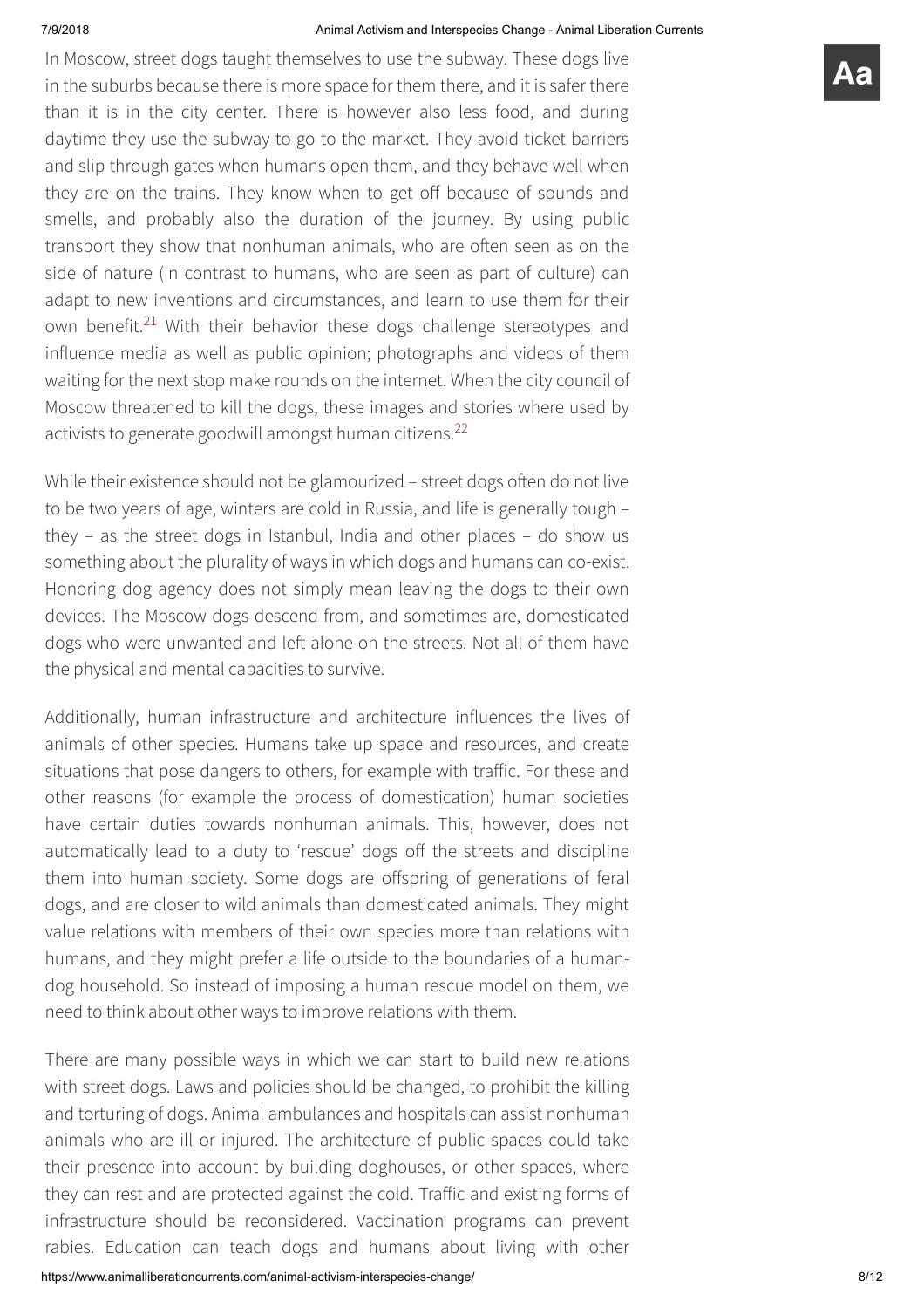animals, and promote respectful relations. Shelters could be open during the days, so dogs can come and go as they please, or they can install dog doors. Dogs who are persistent in seeking out human company could be adopted. How the situation will evolve depends on the preferences of individuals and social groups, and also external circumstances, such as weather conditions. If humans stop hurting dogs they might want to be closer to them; if their social status changes they might prefer to live on their own.

Working towards change with stray dogs is not one practice. It can involve feeding them, building dog houses, participating in street protests (former street dogs also often take part in these protests), educating others, lobbying for political change, making documentaries, writing with dogs, or taking them into your home and letting them shape your life. The situation for other animals is often so bad that human activists cannot afford not to use all options they have to improve it. It is however important to remember other animals are subjects with their own perspective on life; it is problematic to argue their interests need to be taken into account because they are subjects, while at the same time determining for them how this should be done. In order not to repeat paternalism and anthropocentrism, we need to listen to other animals and act, think, feel, and learn, with them.

# This article is based on a chapter with the same title, which was published in: Intervention or Protest: Acting for Nonhuman Animals. 2016 Vernon Press, ed: Gabriel Garmendia da Trindade en Andrew Woodhall.

Cover photo: Kasatka attacking trainer Ken Peters, Seaworld, 2006. Still image from the documentary Blackfish.

- <span id="page-9-0"></span>1. Hribal, J., 2007. Animals, agency, and class: Writing the history of animals from below. Human Ecology Review 14.1: 101.  $\leftrightarrow$
- <span id="page-9-1"></span>2. Hribal, J., 2010. Fear of the animal planet: The hidden history of animal resistance. AK Press.  $\leftrightarrow$
- <span id="page-9-2"></span>3. Hribal, J., 2003. "Animals are part of the working class": a challenge to labor history. *Labor history* 44.4: 435-453: Eisenman, S., 2015. The Real Swinish Multitude. Critical Inquiry. 42:2: 339-373
- <span id="page-9-3"></span>4. Hribal, J., 2008. The Story of Ken Allen and Kumang: Orangutans, Resistance and the Zoo. Counterpunch. [http://www.counterpunch.org/2008/12/16/orangutans-resistance-and-the-](http://www.counterpunch.org/2008/12/16/orangutans-resistance-and-the-zoo/) $200/$   $\leftarrow$
- <span id="page-9-4"></span>5. Maan, B., 2014. Bio-geo-graphy: landscape, dwelling, and the political ecology of human–elephant relations. Environment and Planning D: Society and Space 32: 915-934.  $\leftrightarrow$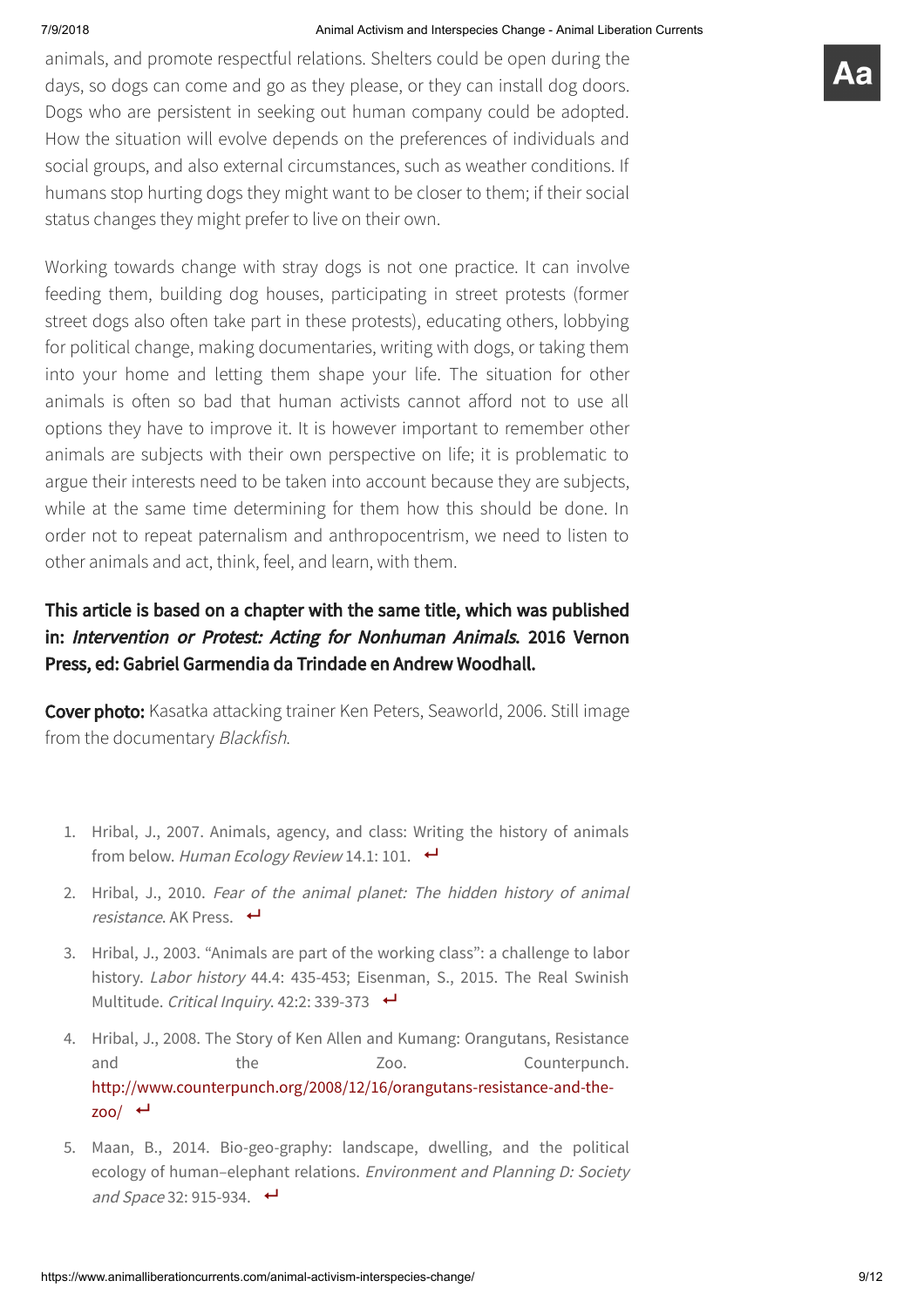- <span id="page-10-0"></span>6. Peterson, D., 2012. The moral lives of animals. Bloomsbury Publishing USA. البه
- <span id="page-10-1"></span>7. Hribal, J., 2008. The Story of Ken Allen and Kumang: Orangutans, Resistance and zoo. Counterpunch. [http://www.counterpunch.org/2008/12/16/orangutans](http://www.counterpunch.org/2008/12/16/orangutans-resistance-and-the-zoo/)resistance-and-the-zoo/ ←
- <span id="page-10-2"></span>8. Bekoff, M., The Emotional Lives of Animals: A Leading Scientist Explores Animal Joy, Sorrow, and Empathy and Why They Matter. Novato: New World Library, 2007; Bekoff, M., & Pierce, J., 2009. Wild justice: The moral lives of animals. Chicago: University of Chicago Press.  $\leftrightarrow$
- <span id="page-10-3"></span>9. Eisenman, S., 2015. The Real Swinish Multitude. Critical Inquiry. 42:2: 339-373.  $\leftrightarrow$
- <span id="page-10-4"></span>10. Research about nonhuman animal consciousness is progressing fast. Recent studies for example show that manta rays and ants recognize themselves in the mirror; Ari, C., & D.. D'Agostino. 2016. Contingency checking and selfdirected behaviors in giant manta rays: Do elasmobranchs have selfawareness? Journal of Ethology, 1-8; Cammaerts, M., & R. Cammaerts, 2016. Are Ants (Hymenoptera, Formicidae) Capable of Self Recognition? Zoology,  $5/7, 521-532.$
- <span id="page-10-5"></span>11. See Braithwaite (2010) for fish suffering; see Aaltola (2012) for sentience and self-consciousness in insects.  $\leftrightarrow$
- <span id="page-10-6"></span>12. Wadiwel, D., 2014. Do Fish Resist, paper presented at Human Rights and Animal Ethics Research Network, University of Melbourne.  $\leftrightarrow$
- <span id="page-10-7"></span>13. Tilikum has killed three humans, among whom two trainers.  $\leftrightarrow$
- <span id="page-10-8"></span>14. It is a successful example: following the release of the documentary, SeaWorld lost 15,9 million dollars in 2013 and its market value dropped by half. In November 2015 they announced they are planning to phase out their use of orca whales. See: [http://www.theguardian.com/travel/2015/nov/11/brancheau-blackfish-san](http://www.theguardian.com/travel/2015/nov/11/brancheau-blackfish-san-diego-shutdown-seaworld-timeline)diego-shutdown-seaworld-timeline
- <span id="page-10-9"></span>15. Irvine, L., 2001. The power of play. Anthrozoos: <sup>A</sup> Multidisciplinary Journal of The Interactions of People & Animals 14.3: 151-160.  $\leftrightarrow$
- <span id="page-10-10"></span>16. Hribal, J., 2012. Animals are Part of the Working Class Reviewed. Borderlands  $11.2: 1-37.$
- <span id="page-10-11"></span>17. See also Meijer, E., 2016. Speaking with Animals: Philosophical Interspecies Investigations. in: Thinking about Animals in the Age of the Anthropocene. Ed. Tønnessen, M., Armstrong Oma, K. & S. Rattasepp, New York: Lexington Books; Meijer, E., forthcoming. Interspecies Democracies. in: Animal Ethics in the Age of Humans. Ed. Bovenkerk, B. & J. Keulartz. Leiden: Springer.  $\leftrightarrow$
- <span id="page-10-12"></span>18. Bekoff, M., The Emotional Lives of Animals: A Leading Scientist Explores Animal Joy, Sorrow, and Empathy and Why They Matter. Novato: New World Library, 2007; Bekoff, M., & Pierce, J., 2009. Wild justice: The moral lives of animals. Chicago: University of Chicago Press; Crane, J. (Ed.)., 2015. Beastly Morality: Animals as Ethical Agents. Columbia University Press; Smuts, B.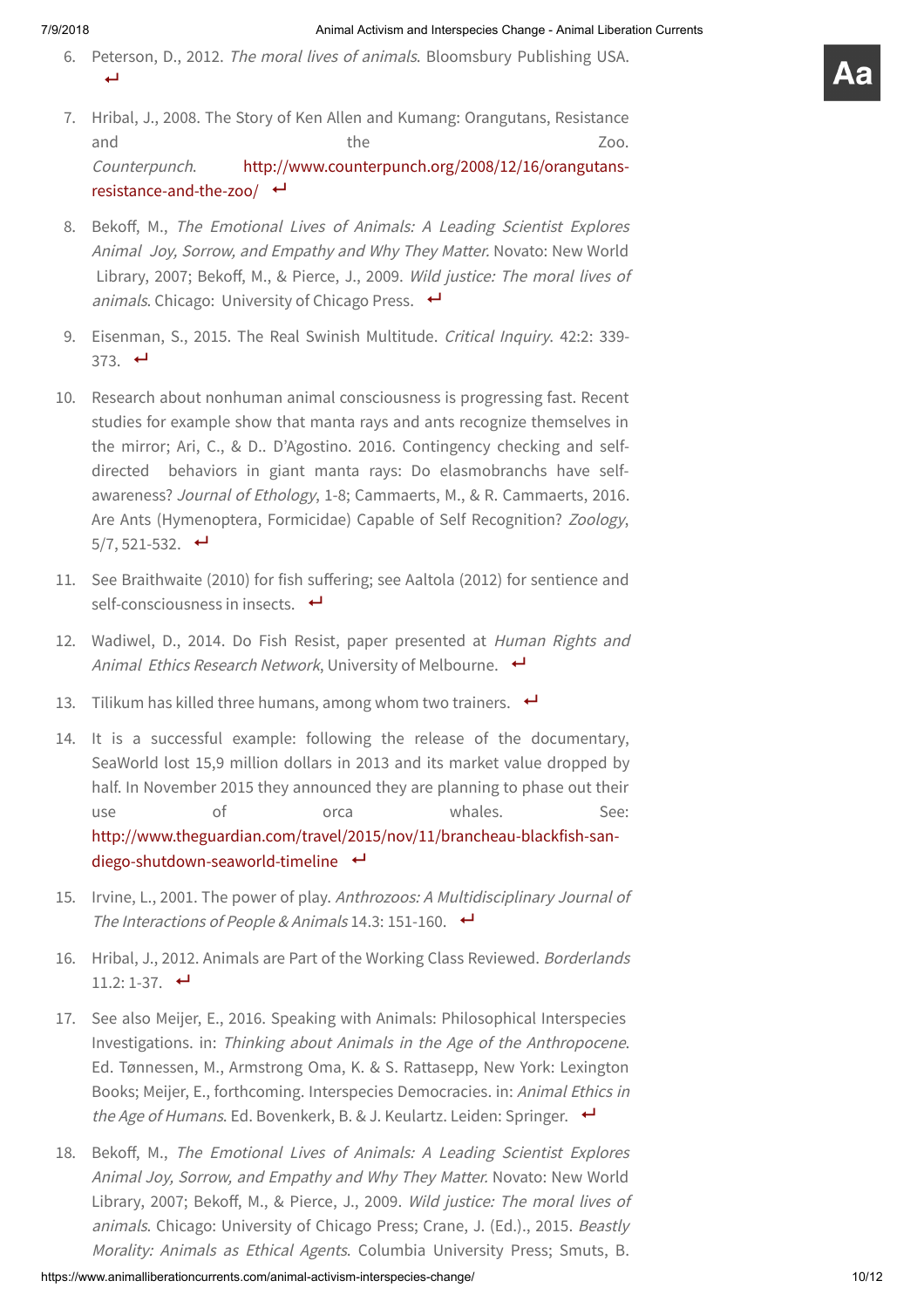(2001). Encounters with animal minds. Journal of Consciousness Studies,  $8(5-7), 293-309.$ 

- <span id="page-11-0"></span>19. Srinivasan, K., 2013. The biopolitics of animal being and welfare: dog control and care in the UK and India. Transactions of the Institute of British Geographers 38.1: 106-119.  $\leftrightarrow$
- <span id="page-11-1"></span>20. Fortuny, K., 2014. Islam, Westernization, and Posthumanist Place: The Case of the Istanbul Street Dog. Interdisciplinary Studies in Literature and Environment 21.2: 271-297.  $\leftrightarrow$
- <span id="page-11-2"></span>21. These dogs also use traffic lights and they know which humans to turn to for food.  $\leftarrow$
- <span id="page-11-3"></span>22. Lemon, A., 2015. MetroDogs: the heart in the machine. Journal of the Royal Anthropological Institute 21.3: 660-679.  $\leftrightarrow$

**FILED UNDER: [ANALYSIS](https://www.animalliberationcurrents.com/category/analysis/)** 

 $\blacktriangleright$  TAGGED WITH: [ACTIVISM,](https://www.animalliberationcurrents.com/tag/activism/) INTERSPECIES [COMMUNITIES](https://www.animalliberationcurrents.com/tag/interspecies-communities/)



# About Eva Meijer

Eva Meijer is working on a PhD in philosophy at the University of Amsterdam, 'Political Animal Voices', developing a theory of political animal voice. She teaches the course 'Animal Ethics and Politics' and is chair of the Dutch study group for Animal Ethics, as well as a founding member of Minding Animals The Netherlands. Recent publications include a book on nonhuman animal languages, \*Dierentalen\*, and a fictional biography of bird scientist Len Howard, \*Het vogelhuis\*. In addition to her academic work, Meijer works as a novelist, visual artist and singer songwriter. Her website is [www.evameijer.nl](http://www.evameijer.nl/)

# Leave a Reply

Your email address will not be published. Required fields are marked \* Comments are moderated.

### Comment